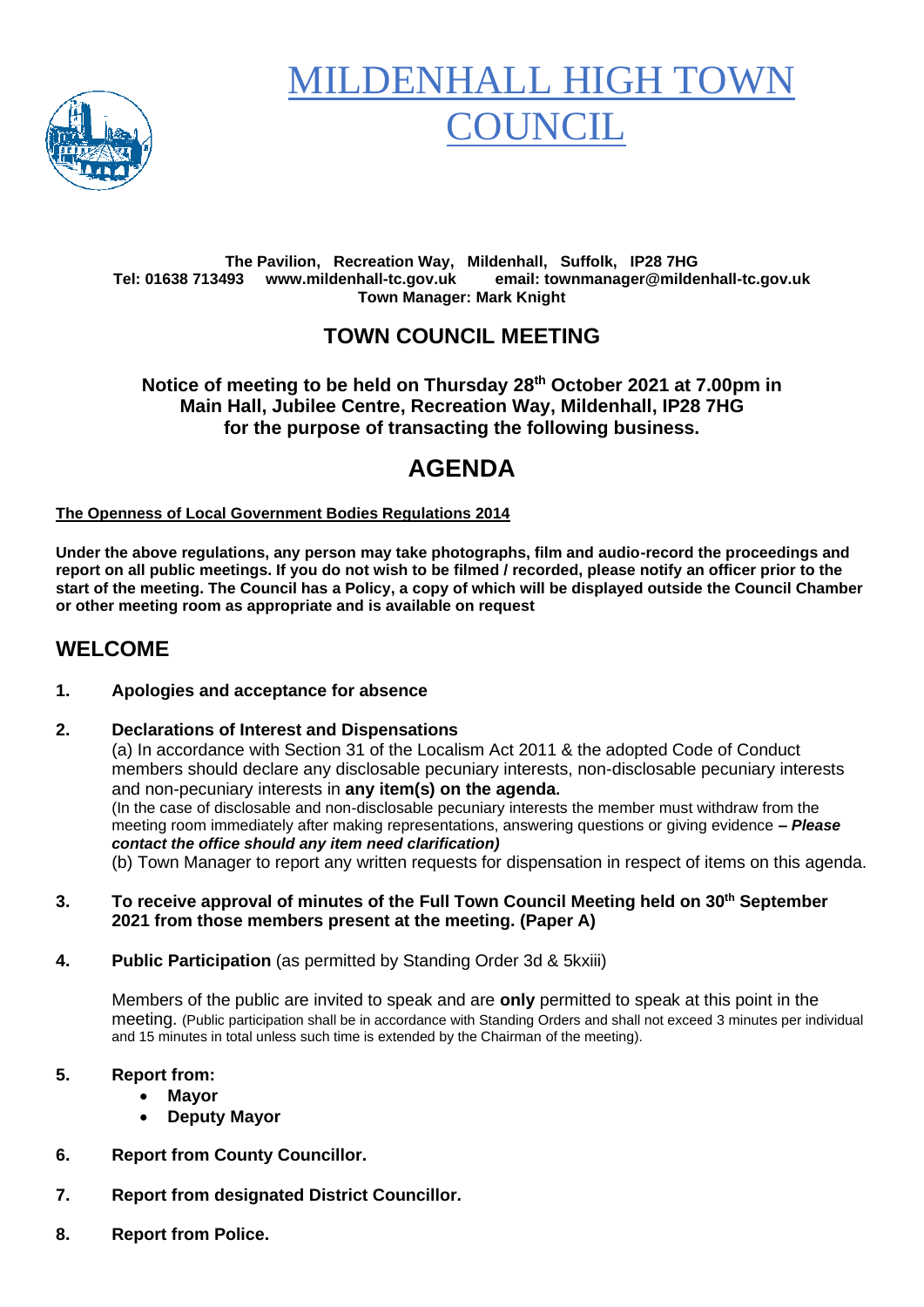#### **9. Report from RAF Mildenhall Base.**

#### **10. Financial Matters 2021/22**

- **10.1** Bank Reconciliation up to 30 th September 2021. **(Paper B)**
- **10.2a** Approval of Accounts Payments 1 st to 30th September 2021. **(Paper C)**
- 10.2b Approval of Accounts Receipts 1<sup>st</sup> to 30<sup>th</sup> September. (Papers D)
- **10.3** To receive an update regarding current debtors to the Town Council **(see recommendation sheet)**
- **10.4** To receive the 2nd quarterly budget monitoring report 1st July to 30th September 2021 **(Paper E)**
- **10.5** To discuss and agree a possible donation to the Royal British Legion.
- **10.6** To consider a donation of £100 to the Sea Cadets for the help with Merry Mildenhall.<br>**10.7** To consider sponsoring an award at the Mildenhall Academy Awards (Paper F)
- **10.7** To consider sponsoring an award at the Mildenhall Academy Awards **(Paper F)**

#### **11. General Matters**

- **11.1** Update from Town Manager regarding Action Sheet. **(Paper G)**
- **11.2** To receive a verbal update on work regarding the West Mildenhall Development.<br>**11.3** To approve the quote from Cotswold Transport Planning (Paper H)
- **11.3** To approve the quote from Cotswold Transport Planning **(Paper H)**
- **11.4** Verbal update regarding the Cemetery Extension Project.
- **11.5** To agree a response to the Market Review Survey **(Paper I)**

#### **12. Planning Committee**

**12.1** To receive the minutes from the meeting of this committee from the 12<sup>th</sup> October 2021 **(Paper J)**

#### **13. Personnel Committee**

13.1 To receive the minutes from the meeting of this committee from the 14<sup>th</sup> October 2021 **(Paper K)**

#### **14. Establishment and Policy Committee**

- **14.1** To ratify the Kingsway Closed Cemetery Maintenance Strategy **(Paper L)**
- **14.2** To ratify the Management of Memorials Policy **(Paper M)**

#### **15. Communications and Events Committee**

**15.1** To receive the minutes from the meeting of this committee from the 21<sup>st</sup> October 2021 **(Paper N)**

#### **16. Merry Mildenhall Working Group**

**16.1** To receive a verbal update from Cllr. Leaman.

#### **17. Finance Strategy Working Group**

- **17.1** To receive the notes from the meeting of the 11<sup>th</sup> October 2021. **(Paper O)**<br>**17.2** To approve the virements recommended by this group **(Paper P)**
- **17.2** To approve the virements recommended by this group **(Paper P)**

#### **18. Welcome Back Funding Task and Finish Group**

- **18.1** To receive a verbal progress report from the Mayor.
- **19. To consider a resolution under the Public Bodies (Admission to Meetings) Act 1960 to exclude the press and public for the duration of the following items in view of the confidential and personal nature of the business to be transacted If**